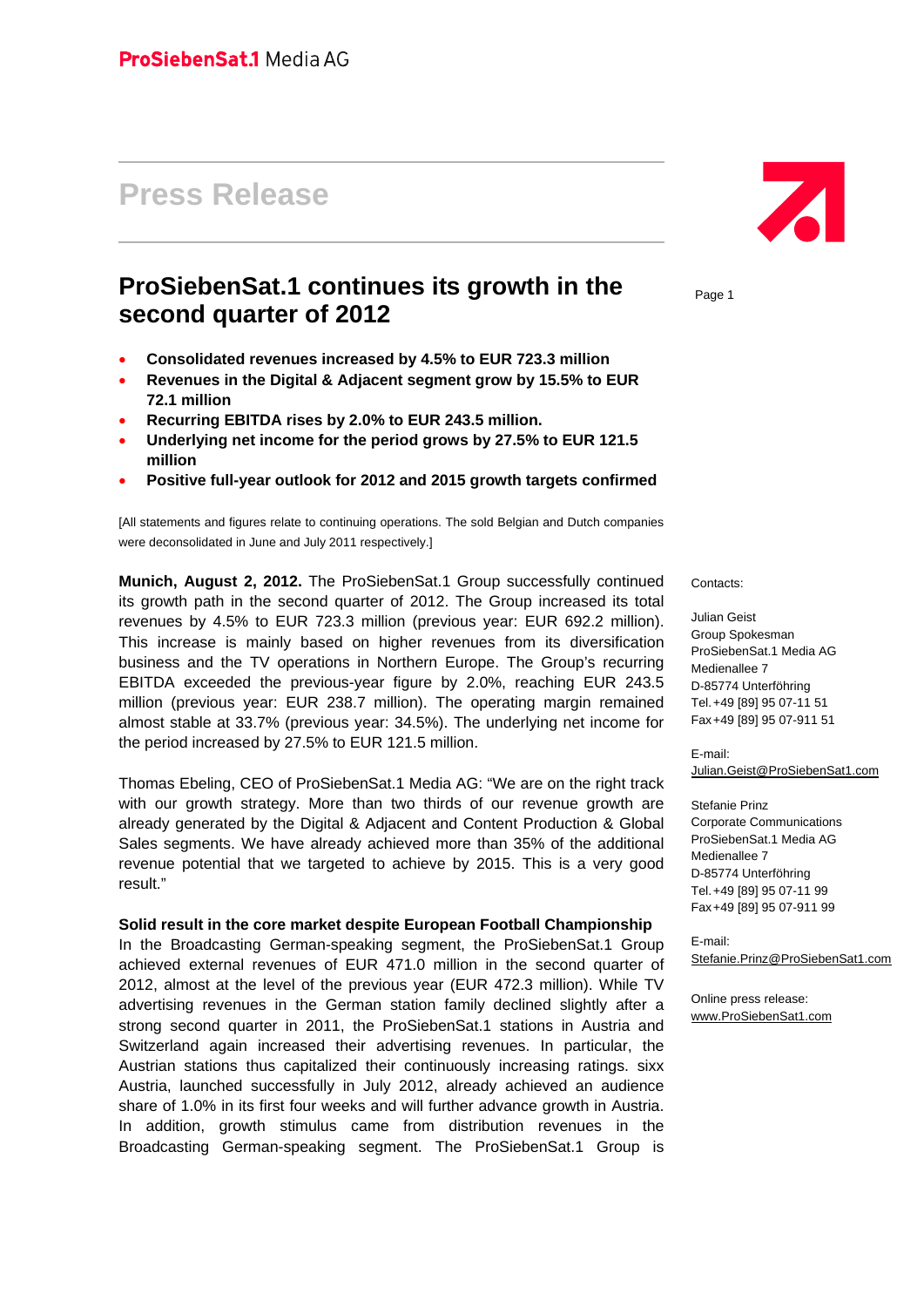

represented in the offerings of all major cable network operators in Germany  $P_{\text{a}ae 2 of 6}$ with its four HD stations, and takes a share in the technical activation fees.

As expected, in the second quarter of 2012, the German audience market was influenced by the European Football Championship, which was broadcast exclusively by public service stations. Compared to its main competitor, SAT.1, ProSieben, kabel eins and sixx achieved a solid market share of 28.1% in the first half year (previous year: 28.2%; RTL Group H1 2012: 27.5%, H1 2011: 30.1%).

Recurring EBITDA in the Broadcasting German-speaking segment was EUR 176.6 million in the second quarter of 2012. This represents an increase of 1.4% or EUR 2.5 million year-on-year.

#### **Continued high growth rates in Northern Europe**

In the second quarter of 2012, external revenues in the Broadcasting International segment grew to EUR 162.3 million – up 6.4% or EUR 9.7 million versus the previous year. The Nordic stations were again the most important growth drivers. Norway and Sweden in particular significantly increased their TV advertising revenues in a growing market environment. The ProSiebenSat.1 stations also improved their audience shares in all four Northern European countries. Norway posted growth of 1.3 percentage points to 19.0% in the second quarter (previous year: 17.7%). This increase is primarily based on the success of new stations such as MAX and VOX and their continuous rapid growth. VOX only went on air at the beginning of the year and has already achieved a market share of 1.4% in the second quarter of 2012. The station's core target group is viewers aged 30+ with an above-average income. In Eastern Europe, revenues from TV advertising were lower than the previous year due to macro-economic factors.

In the second quarter, the growth in external segment revenues with operating costs simultaneously rising at a lower rate led to a significant increase in recurring EBITDA of 12.3% or EUR 5.0 million to EUR 45.8 million.

### **Strong growth record in the Digital & Adjacent segment**

The Digital & Adjacent segment also continued its growth path in the second quarter of 2012: External revenues increased by 15.5% or EUR 9.7 million to EUR 72.1 million. Revenue growth adjusted for 9Live effects reached 29.3%. In particular, the Online Video, Online Games and Ventures units contributed to the positive development. The media-for-revenue-share business model, in which ProSiebenSat.1 invests TV advertising time in return for a share in the revenues or equity of a start-up company, again achieved high growth rates. Moreover, the dynamic development was again supported by the Group's games and video-on-demand activities in the second quarter. The ProSiebenSat.1 Group also continued to expand in the digital area with targeted acquisitions like the price-comparison platform preis24.de, the digital marketing agency Booming as well as the online travel portal TROPO.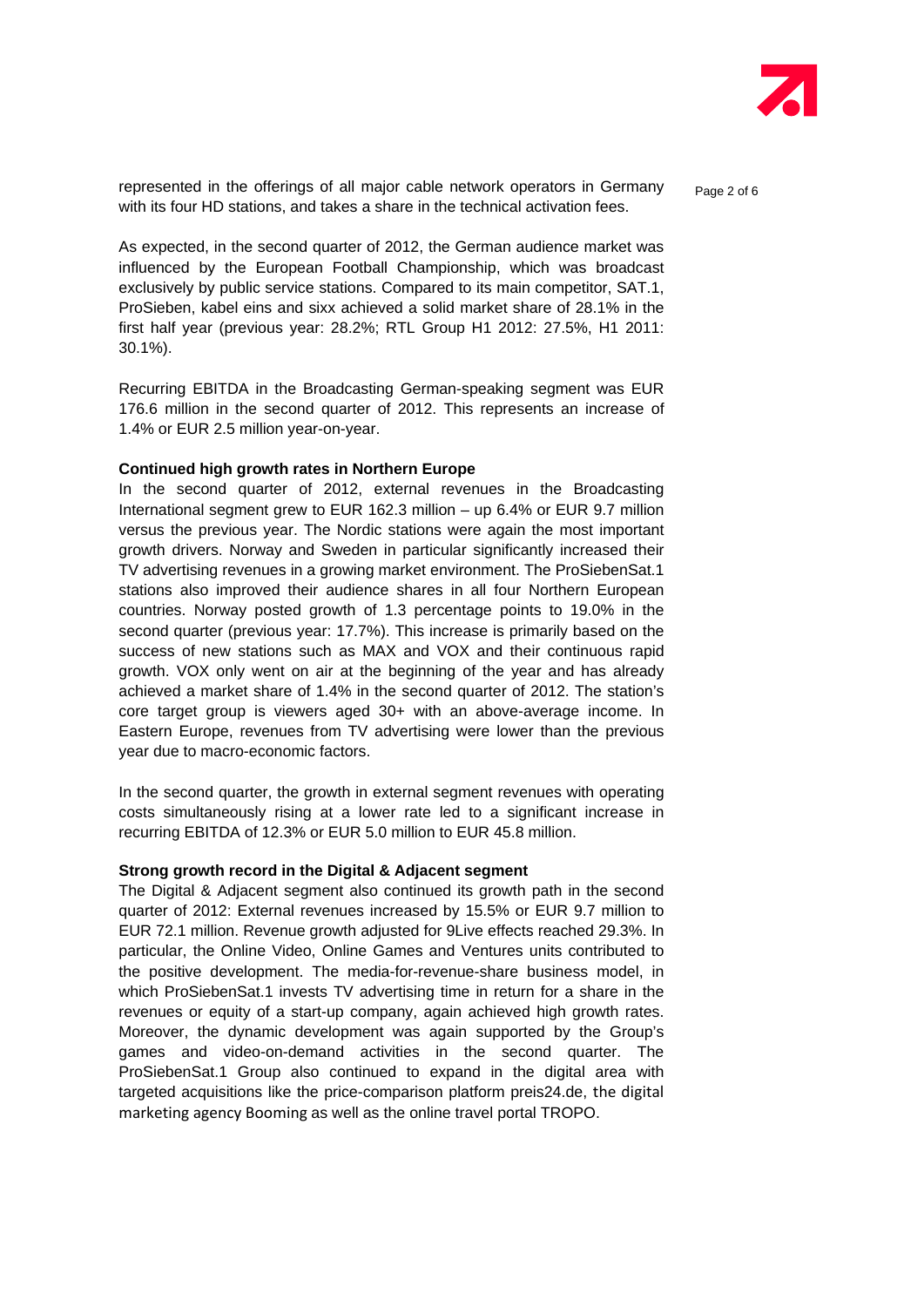

The Digital & Adjacent segment's recurring EBITDA improved by 5.2% or EUR  $_{\text{Page 3 of 6}}$ 1.0 million to EUR 20.1 million in the second quarter. Adjusted for 9Live, recurring EBITDA increased by EUR 4.0 million or 20.4%.

**Continuous expansion of Red Arrow in the UK and the USA** 

Revenues in the Content Production & Global Sales segment, at EUR 17.9 million, substantially exceeded the previous-year figure of EUR 4.9 million. External revenues more than tripled, increasing by EUR 13.0 million. Red Arrow Entertainment, the program production and distribution subsidiary of the ProSiebenSat.1 Group, has continued to expand its investment portfolio in recent months, particularly in the strategically important markets of Great Britain and the USA. In May, Red Arrow acquired a majority in the British production company NERD TV. In the second quarter of 2012, Red Arrow again succeeded in placing several TV formats with major English-speaking TV stations. The company sold the SAT.1 show "My Man Can" to ITV1, Great Britain's most successful private station. The US channel NBC secured the rights to the second season of the Red Arrow show "Off Their Rockers".

Due to investments in the further expansion of Red Arrow's investment portfolio, recurring EBITDA fell 65.5% or EUR 1.9 million to EUR 1.0 million in the second quarter.

#### **Revenue growth driven by diversification activities**

Overall, the ProSiebenSat.1 Group increased consolidated revenues by 4.5% or EUR 31.1 million to EUR 723.3 million in the second quarter of 2012. Revenues from the Digital & Adjacent and Content Production & Global Sales segments primarily contributed to this growth. In the second quarter of 2012, approximately two thirds of the revenue growth resulted from these two segments.

Operating costs – adjusted for non-recurring expenses and depreciation and amortization – rose by 6.0% or EUR 27.4 million to total EUR 483.0 million. Reasons for the increase were investments in new growth areas, such as expanding or launching new TV stations and the international expansion of the world-wide production unit. The Group's total costs amounted to EUR 555.8 million in the second quarter. The increase of 7.2% or EUR 37.2 million was primarily due to higher other operating expenses.

The Group's recurring EBITDA improved by 2.0% or EUR 4.8 million to EUR 243.5 million in the second quarter. The corresponding operating margin was 33.7% (previous year: 34.5%). EBITDA decreased slightly by 1.8% to EUR 206.7 million due to non-recurring expenses.

The net result for the period after taxes and non-controlling interests amounted to EUR 83.9 million – up by 2.6% or EUR 2.1 million versus the previous year.

#### **Positive financial position for the first half of the year**

The company also increased its consolidated revenues in the first half of 2012 – by 5.4% or EUR 70.1 million to EUR 1.358 billion. This growth was driven by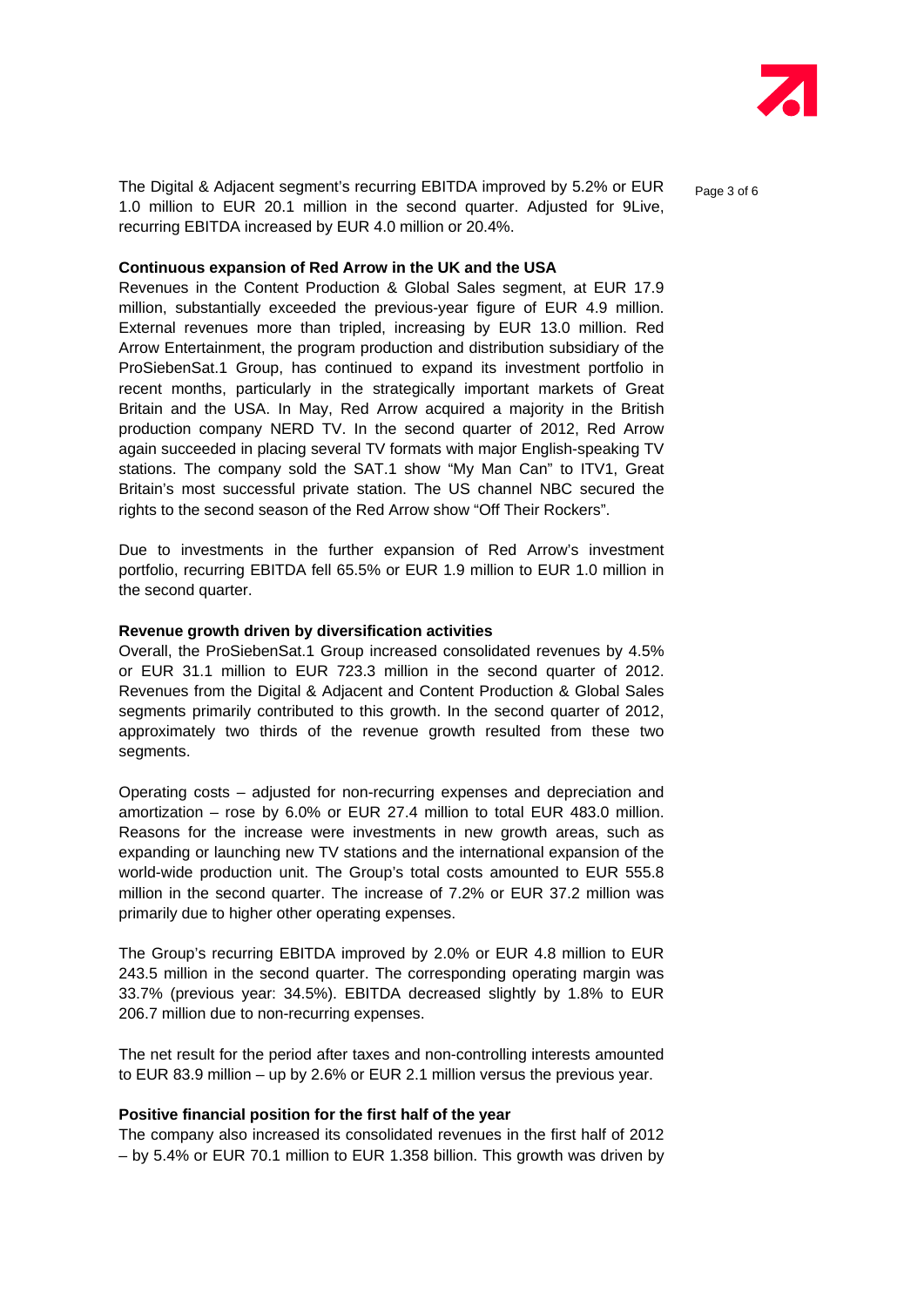

the dynamic performance of the Digital & Adjacent and Content Production &  $_{\text{Paqe 4 of 6}}$ Global Sales segments in particular. In the first half of the year, recurring EBITDA increased by 4.4% to EUR 385.1 million (previous year: EUR 368.7 million). From continuing operations, the ProSiebenSat.1 Group generated a net result for the period after non-controlling interests of EUR 134.7 million. This is an increase of 16.5% or EUR 19.1 million as compared to the previous year's figure.

#### **Solid balance sheet structure with an equity ratio of 27.4%**

Driven by profits, shareholders' equity increased compared to June 30, 2011, by EUR 155.6 million to EUR 1.358 billion. In view of this and due to the partial term loan repayment of EUR 1.2 billion in August last year, the equity ratio increased significantly from 19.1% to 27.4%.

On June 30, 2012, net financial debt totaled EUR 2.034 billion. This represents a decline by 28.4% or EUR 807.6 million compared to June 30, 2011. The leverage ratio has thus improved considerably compared to June 30, 2011. As a result, the ratio of net financial debt to recurring EBITDA of the last twelve months was 2.3 times on June 30, 2012, within the defined target range of 1.5 to 2.5 times. As of June 30, 2011, the ratio was 3.1 times recurring EBITDA. At the end of May 2012, the ProSiebenSat.1 Group extended the majority of its revolving credit facility (EUR 340.4 million) to July 2016, aligning it to the maturities of the majority of its term loans.

#### **ProSiebenSat.1 has a positive outlook on the full-year 2012**

The ProSiebenSat.1 Group confirms its targets for 2012. Despite increasing macroeconomic uncertainty relating to the situation in the euro zone, the TV Company is targeting an increase in Group revenues in the mid-single-digit percentage area. In terms of recurring EBITDA, the objective is to exceed the previous year's figure of EUR 850 million. With regards to the underlying net income we expect a further increase, supported primarily by lower interest and financing expenses. For the second half of the year, the company again anticipates high growth rates in the Digital & Adjacent and Content Production & Global Sales segments. Internationally, the Group continues to see good growth opportunities particularly in Scandinavia. The ProSiebenSat.1 Group's target is to extend its leading position in the TV market and to generate a substantial revenue growth in related business areas. The Group has identified additional revenues potential across all segments totaling EUR 750 million by 2015 in comparison to 2010. Approximately 50% of total revenues from continuing operations is to be generated outside advertising-financed television in Germany by that time.

Thomas Ebeling, CEO of ProSiebenSat.1 Media AG: "ProSiebenSat.1 is an entertainment powerhouse. We are consistently advancing the digitization of our company by expanding our integrated media portfolio of strong TV brands, online platforms, games, video on demand and mobile. We are primarily benefiting from the power and effectiveness of television. We are tapping into adjacent areas of business and market their products with the help of our farreaching TV stations. This growth strategy is an excellent foundation to diversify our revenue sources and to continue our present growth course."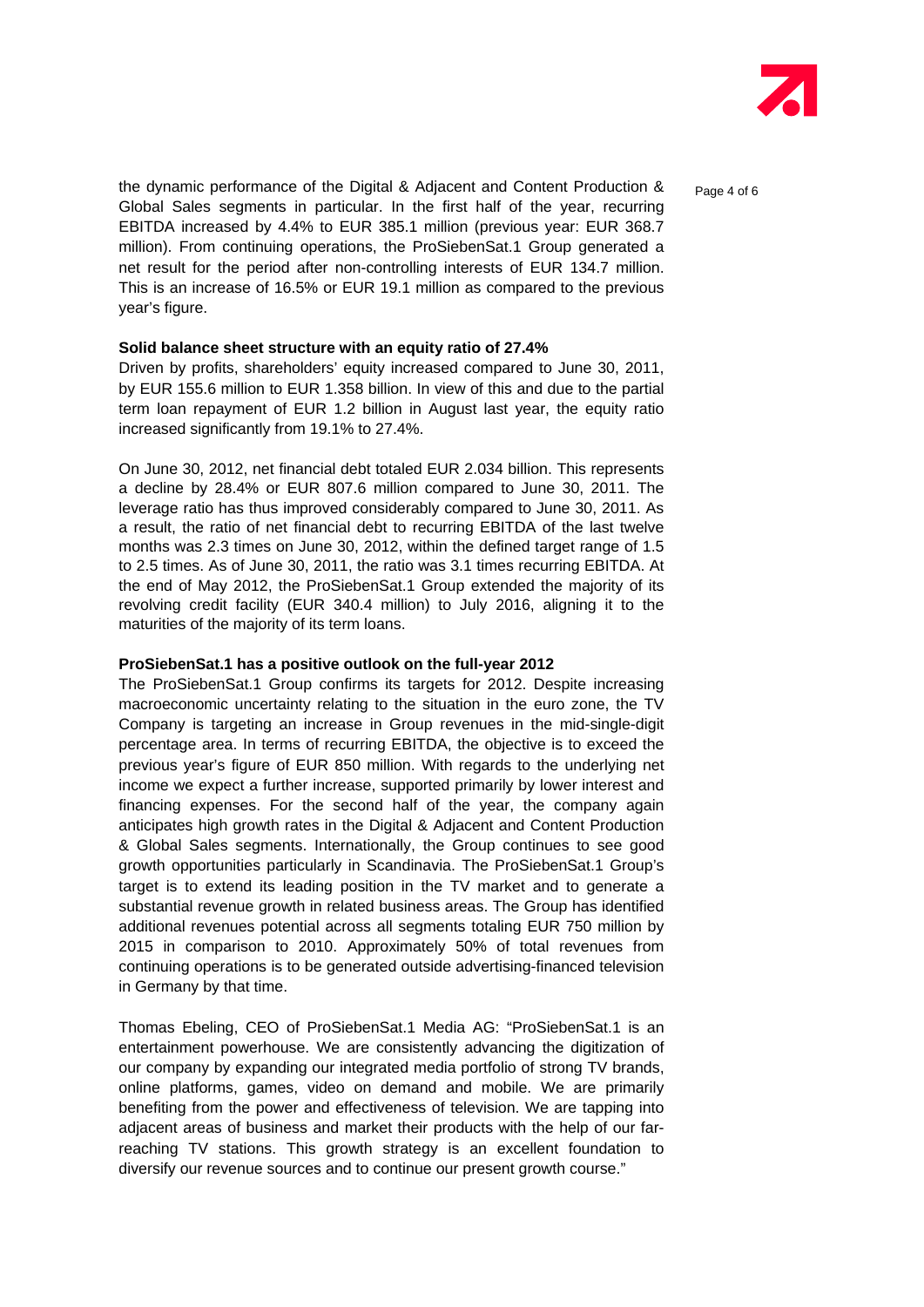

## **ProSiebenSat.1 Group key figures**

|                         | Q <sub>2</sub> | Q2      | H1      | Η1      |
|-------------------------|----------------|---------|---------|---------|
| In EUR m                | 2012           | 2011    | 2012    | 2011    |
| Revenues                | 723.3          | 692.2   | 1,358.1 | 1,288.0 |
| <b>Total costs</b>      | 555.8          | 518.6   | 1,081.4 | 1,029.4 |
| Operating costs         | 483.0          | 455.6   | 977.9   | 922.6   |
| Recurring EBITDA        | 243.5          | 238.7   | 385.1   | 368.7   |
| Recurring               |                |         |         |         |
| EBITDA margin (in %)    | 33.7           | 34.5    | 28.4    | 28.6    |
| EBITDA                  | 206.7          | 210.4   | 343.9   | 337.9   |
| Non-recurring effects   | $-36.8$        | $-28.3$ | $-41.2$ | $-30.8$ |
| EBIT                    | 170.7          | 175.7   | 281.6   | 261.9   |
| <b>Financial result</b> | $-46.5$        | $-55.7$ | $-82.2$ | $-94.6$ |
| Net result              |                |         |         |         |
| (Consolidated net       |                |         |         |         |
| profit after non-       |                |         |         |         |
| controlling interests)  | 83.9           | 81.8    | 134.7   | 115.6   |
| Underlying net          |                |         |         |         |
| income                  | 121.5          | 95.3    | 176.0   | 129.1   |
| Earnings per            |                |         |         |         |
| preference share        |                |         |         |         |
| (underlying)            | 0.58           | 0.45    | 0.84    | 0.61    |
| <b>Free Cashflow</b>    | 145.4          | 151.4   | 33.8    | 5.7     |

Continuing operations.

| In EUR m            | <b>June 30,</b><br>2012 | December 31,<br>2011 | <b>June 30.</b><br>2011 |
|---------------------|-------------------------|----------------------|-------------------------|
| Equity              | 1,358.0                 | 1,441.4              | 1,202.4                 |
| Equity ratio (in %) | 27.4                    | 28.6                 | 19.1                    |
| Net financial debt  | 2,034.4                 | 1,817.8              | 2,842.0                 |
| Leverage            | 2.3                     | 2.1                  | 3.1                     |

Continuing operations.

## **Segment key figures**

| In EUR m                                | Q2<br>2012 | Q2<br>2011 | H1<br>2012 | Η1<br>2011 |
|-----------------------------------------|------------|------------|------------|------------|
| <b>Broadcasting German-</b><br>speaking |            |            |            |            |
| Revenues (external)                     | 471.0      | 472.3      | 888.9      | 882.9      |
|                                         |            |            |            |            |